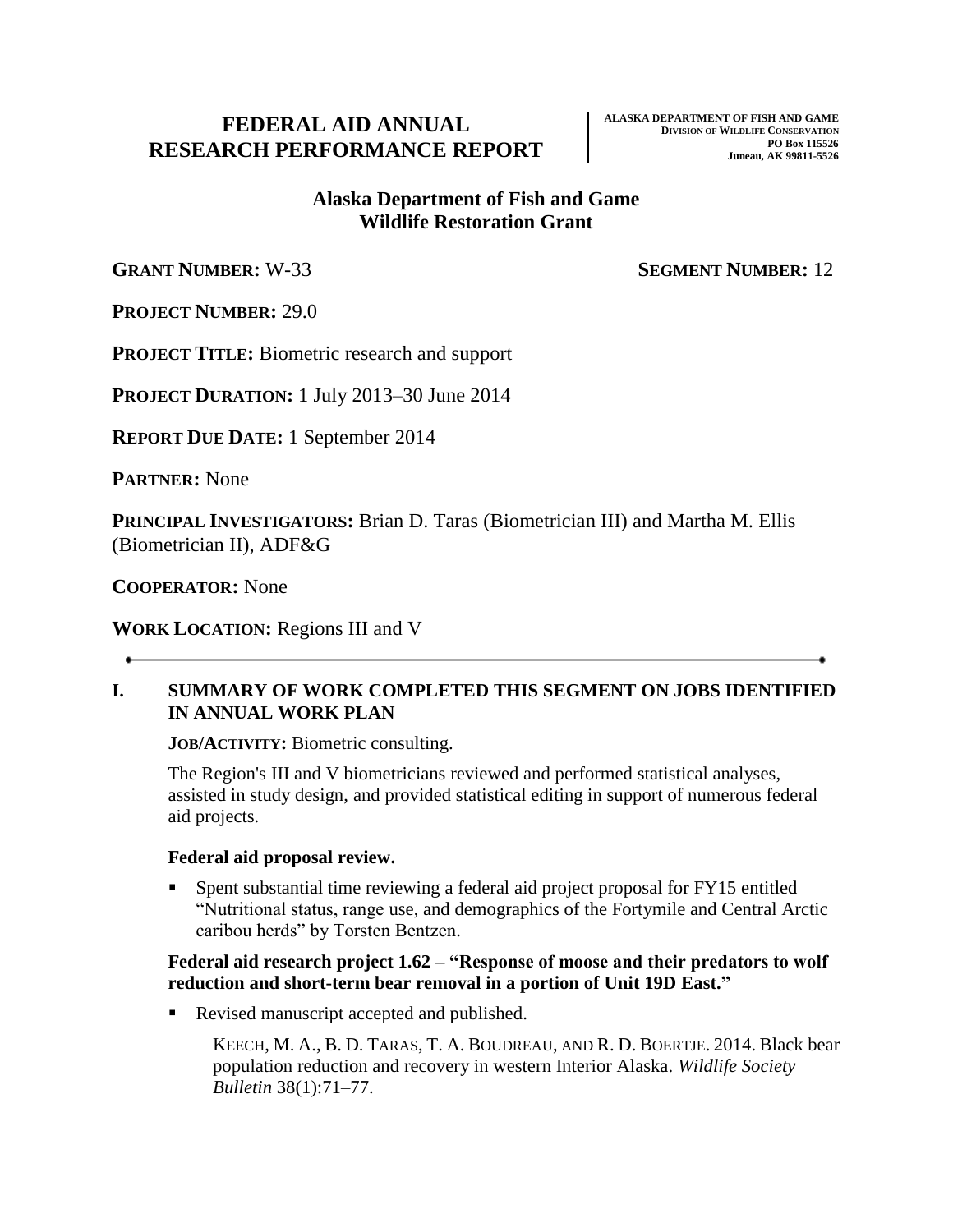#### **Federal aid research project 1.65 – "Age-specific natural mortality rates of male versus female moose."**

 Analyzed accuracy of method for ageing moose teeth and assisted in preparing a draft manuscript.

BOERTJE, R. D., M. M. ELLIS, AND K. A. KELLIE. *In prep*. Accuracy of moose age determinations from canine and incisor cementum annuli. Submitted to *Wildlife Society Bulletin*, June 2014*.*

#### **Federal aid research project 1.69 – "Movements and sightability of moose in Game Management Unit 21E."**

 Continued work on the memorandum documenting moose population survey in Unit 21E that included estimating a sightability correction factor (SCF). Expect to finalize memorandum by September 2014.

#### **Federal aid research project 1.73 – "Long-term effects of predator reductions on moose abundance, survival, nutrition, and hunting harvest in the Unit 19D East moose management area."**

 Assisted in the design of a mark-resight survey to estimate the abundance of black bears in the McGrath area and analyzed the data collected.

#### **Federal aid research project 3.50 – "Analysis and summary of data from the Fortymile caribou range."**

 Analyzed natality, mortality, and composition data. Assisted in writing and editing draft manuscript.

BOERTJE, R. D., C. L. GARDNER, J. A. GROSS, T. W. BENTZEN, AND M. M. ELLIS. *In prep*. Demography of the Fortymile caribou herd relative to low-intensity nonlethal and lethal wolf control programs and implications to management. Submitted to *Wildlife Society Bulletin*, May 2014.

- In preparation for the Board of Game (BOG) meeting, updated selected analyses and figures in "BOERTJE, R. D., C. L. GARDNER, K. A. KELLIE, AND B. D. TARAS. 2012. Fortymile caribou herd: Increasing numbers, declining nutrition, and expanding range. Alaska Department of Fish and Game, Wildlife Technical Bulletin 14 ADF&G/DWC/WTB-2012-14, Juneau."
- Developed a matrix population model for Fortymile caribou.

### **Federal aid research project 4.39 – "Grizzly and black bear distribution and abundance relative to the 2004 wildfires in eastern Interior Alaska: Possible intensive management consequences."**

 Continued analysis of DNA capture-recapture data for grizzly bear in Unit 20E using spatially-explicit capture-recapture models. Continued work on a manuscript to document the study results. Draft nearly ready for external review.

GARDNER, C. L., B. D. TARAS, K. A. KELLIE, AND N. J. PAMPERIN. *In prep*. Sampling design and modeling challenges for estimating abundance and density of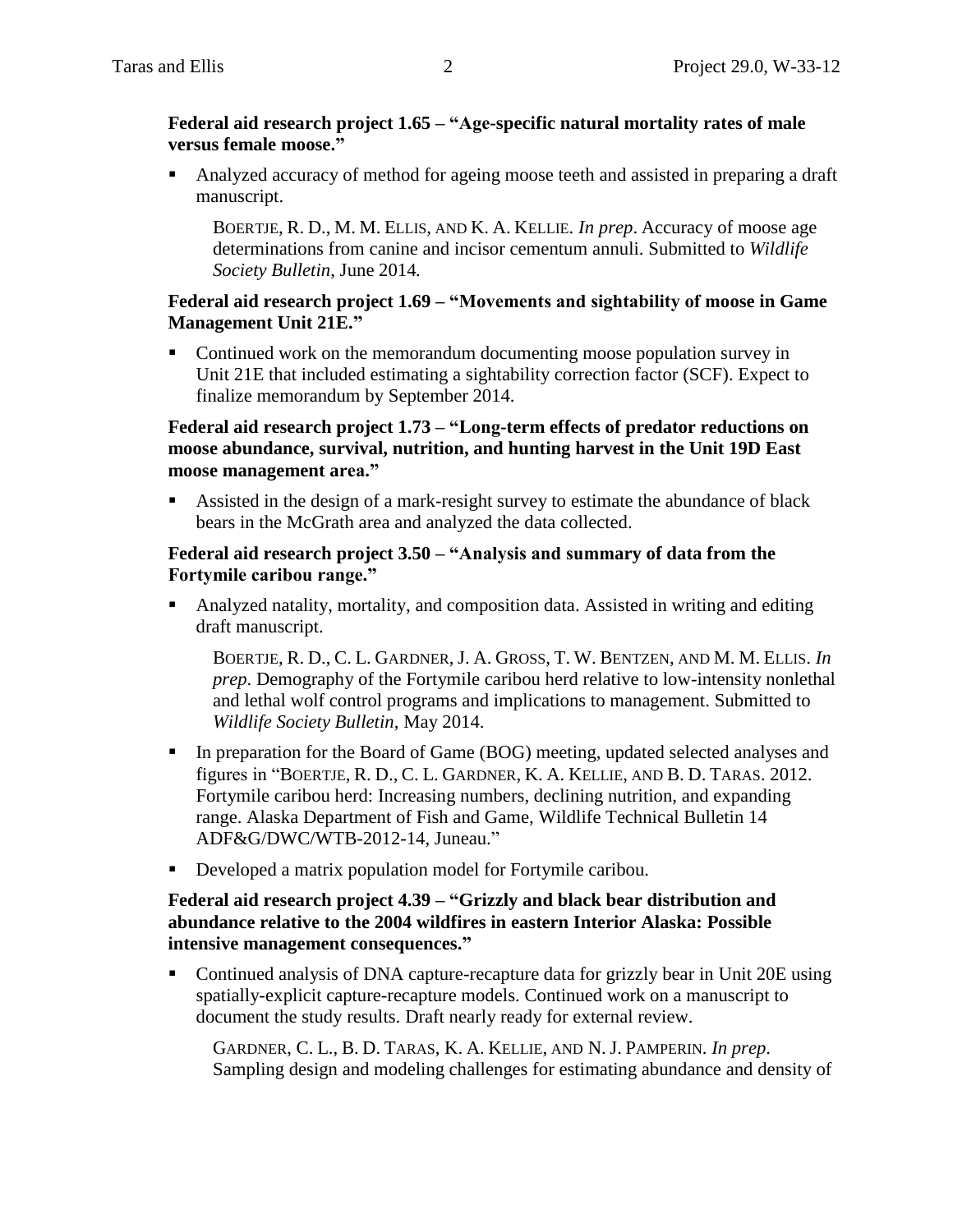a remote, low density and geographically open grizzly bear population. *Journal of Wildlife Management*.

# **Federal aid research project 4.40 – "Grizzly bear use of the North Slope oil fields and surrounding region."**

- Continued to provide statistical analysis and report preparation for a comparison of slope and aspect measurements taken at grizzly bear den sites with those taken from digital elevation maps generated using interferometric synthetic aperture radar.
- Also, continued to assist in developing a strategy to proceed with the resource selection analysis.

### **Federal aid research project 5.20 – "Habitat evaluation techniques for moose** m**anagement in Interior Alaska."**

- Developed several models for analyzing distribution of moose with regard to browse, distance to river, and environmental covariates. Prepared write up of methods, results, and interpretation.
- **Provided consultation on the next steps in the analysis of snow depths and effects on** moose. Recommended running descriptive statistics on snow stake data and comparing previous approaches to summarize why those approaches didn't work. Working on draft manuscript emphasizing the difficulties with linking demographic rates to environmental covariates, and developing an index of winter severity that could provide a better indicator of environmental effects on moose.
- Summarized methods applied to date to snow stake data, with comparison of approaches.
- Calculated confidence intervals for estimates of moose twinning rates.

# **Federal aid research project 14.27 – "Development of an aerial wolf census survey operations manual for Interior Alaska."**

Reviewed and provided comment on the wolf survey manual.

GARDNER, C. L., AND N. J. PAMPERIN. 2014. Intensive aerial wolf survey operations manual for Interior Alaska. Alaska Department of Fish and Game. Wildlife Special Publication ADF&G/DWC/WSP-2014-01, Juneau.

# **Federal aid survey and inventory projects.**

- **Performed extensive data analysis of survival and natality data from the Delta caribou** herd (1979–2008). Researched and compared different statistical methods for survival analysis and model assessment. Prepared documentation of methods and results to assist in the preparation of an ADF&G technical bulletin. Draft title is "Population dynamics of Alaskan caribou with focus on the Delta caribou herd, 1978–2007."
- Assisted ADF&G Assistant Area Manager Josh Peirce (Region III-McGrath) in designing and analyzing the results of a moose survey, including estimating an SCF, for a portion of eastern GMU 19A.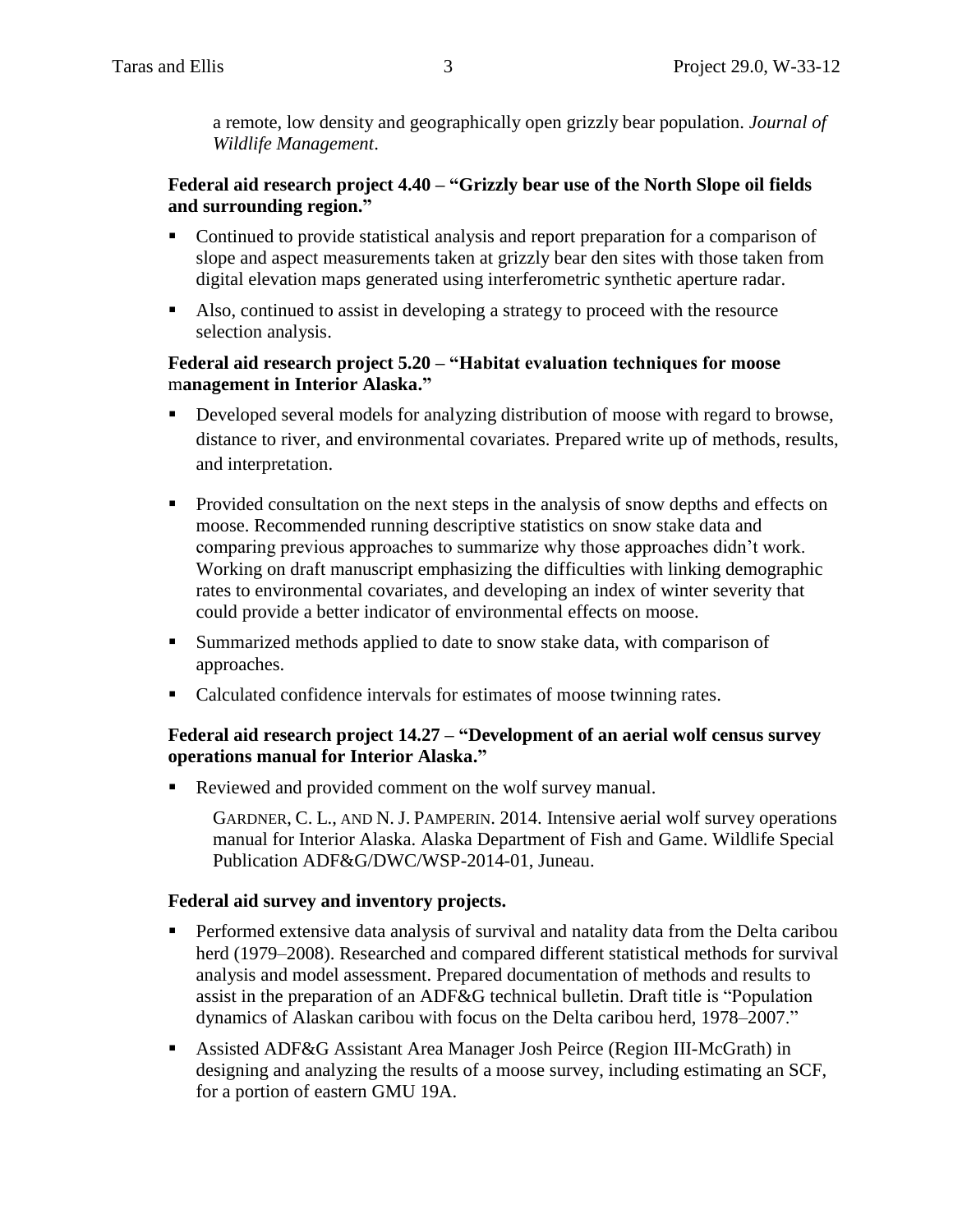- Assisted ADF&G Area Manager Roger Seavoy (Region III-McGrath) in designing a moose survey, including estimating an SCF, for a portion of western GMU 19A.
- Assisted ADF&G Area Manager Tony Gorn (Region V-Nome) in designing the first geospatial population estimator (GSPE) moose surveys in Units 22D and 22E that included estimating an SCF. Also analyzed the data and assisted in preparing a memorandum documenting the survey.
- Assisted ADF&G Assistant Area Manager Brandon Saito (Region V-Kotzebue) in designing a GSPE moose survey for the upper Kobuk moose survey area that included estimating an SCF. Also analyzed the SCF data.
- Assisted ADF&G Biometrician Earl Becker with the design and analysis of a moose survey undertaken by Area Manager Charlotte Westing (Region II).
- Assisted ADF&G Area Manager Beth Lenart (Region III) in analyzing and interpreting the results of a caribou census survey for the Central Arctic herd in 2013.
- Assisted ADF&G caribou biologists Jim Dau (Region V-Kotzebue) and Lincoln Parrett (Region V-Fairbanks) in analyzing and interpreting the results of caribou census surveys for the Western Arctic and Teshekpuk caribou herds in 2013.
- Assisted ADF&G caribou biologist Lincoln Parrett (Region V-Fairbanks) with the analysis of caribou calf weight data relative to first year survival.
- Assisted ADF&G Assistant Area Manager Jason Caikoski (Region III-Fairbanks) with analyzing and interpreting muskoxen survival data in preparation for the BOG meeting.
- Performed a number of trend analyses with moose abundance estimates obtained pursuant to federal aid management survey and inventory projects.
- Updated simple population dynamics models for moose in GMU 20A to assess effect of management actions. Provided consultation to Don Young in preparation for advisory committee and BOG meetings.
- Assisted Programmer Analyst Rob DeLong (Region III-Fairbanks) by performing a power analysis to estimate sample sizes needed to detecting differences in error rates in harvest data.

# **Other Federal Aid Projects.**

- Minor consulting was performed for a variety of federal aid projects on a drop-in basis.
- Continued work on the manuscript "Consequences of violating the independence assumption in aerial mark-recapture distance-sampling studies" by Anna-Marie Benson, R. P. Barry, B. D. Taras, and J. H. Reynolds.

# JOB/ACTIVITY: Conferences, training, papers.

 Martha Ellis and Brian Taras participated in a workshop entitled "Wildlife home range, habitat selection, and space use" given by Dr. Oz Garton from the University